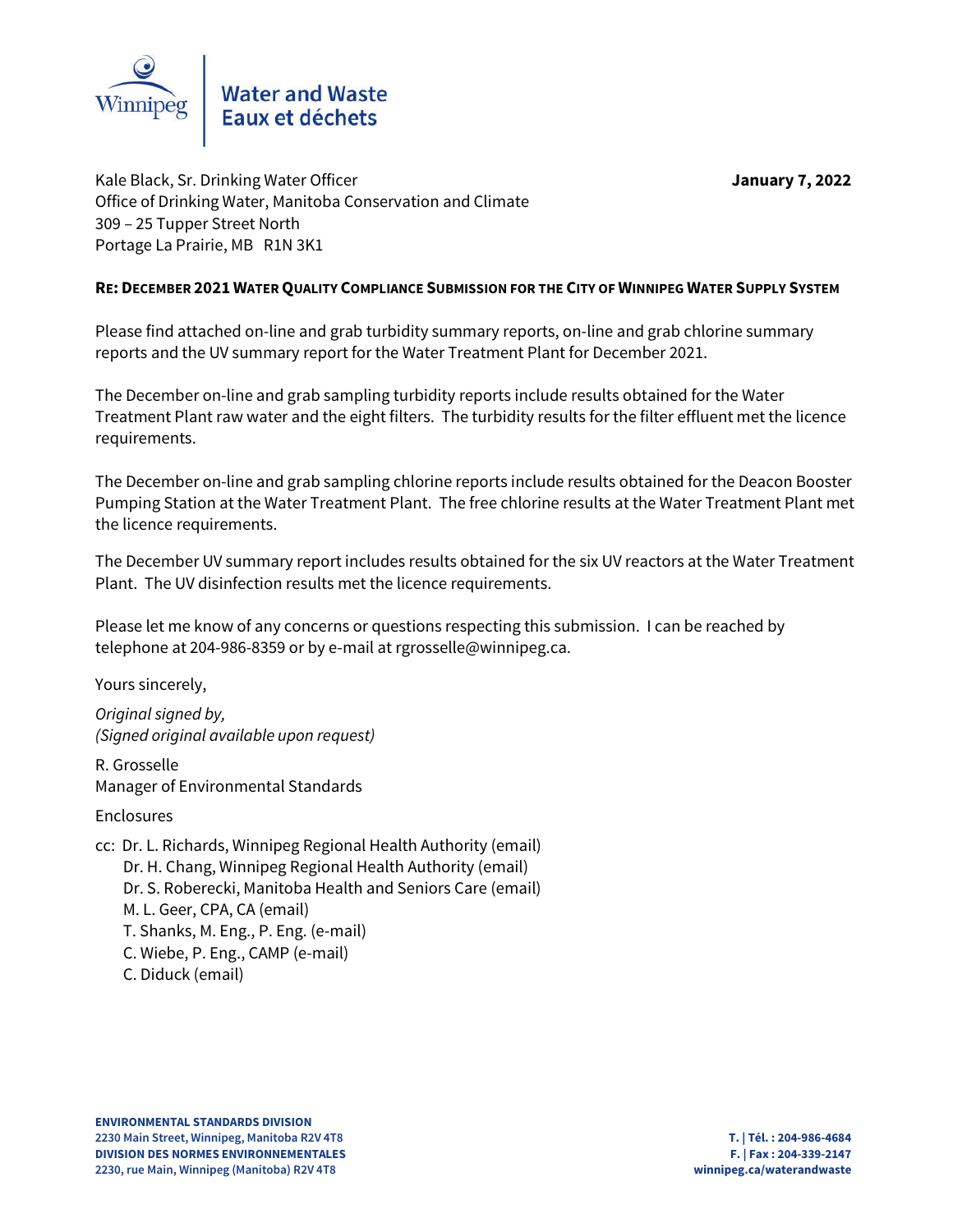

# **CITY OF WINNIPEG** WATER WATER WATER System Code: 252.00

### WATER AND WASTE DEPARTMENT **EXAMPLE 2021** Licence Number: **PWS-09-412-02**

WATER SERVICES

| WATER TREATMENT PLANT TURBIDITY ON-LINE MONITORING REPORT |  |  |
|-----------------------------------------------------------|--|--|
|                                                           |  |  |

| Raw                                                                                                                                                                                                             |           |                       |                                   |      |                                   |           |                                   |      |                                   |      |                                   |           |                                   |           |                                   |
|-----------------------------------------------------------------------------------------------------------------------------------------------------------------------------------------------------------------|-----------|-----------------------|-----------------------------------|------|-----------------------------------|-----------|-----------------------------------|------|-----------------------------------|------|-----------------------------------|-----------|-----------------------------------|-----------|-----------------------------------|
|                                                                                                                                                                                                                 | Filter #1 |                       | Filter #2                         |      | Filter #3                         | Filter #4 |                                   |      | Filter #5                         |      | Filter #6                         |           | Filter #7                         | Filter #8 |                                   |
| Date<br>Avg                                                                                                                                                                                                     | Avg       | Max<br>Avg            | Max                               | Avg  | Max                               | Avg       | Max                               | Avg  | Max                               | Avg  | Max                               | Avg       | Max                               | Avg       | Max                               |
| 1/12/2021<br>1.14                                                                                                                                                                                               | 0.02      | 0.05<br>0.03          | 0.05                              | 0.02 | 0.04                              | 0.02      | 0.05                              | 0.07 | 0.08                              | 0.03 | 0.05                              | OL        | OL                                | 0.03      | 0.06                              |
| 2/12/2021<br>1.12                                                                                                                                                                                               | 0.03      | 0.04<br>0.03          | 0.06                              | 0.02 | 0.06                              | 0.03      | 0.05                              | 0.06 | 0.09                              | 0.03 | 0.07                              | <b>OL</b> | <b>OL</b>                         | 0.03      | 0.06                              |
| 3/12/2021<br>1.11                                                                                                                                                                                               | 0.03      | 0.05<br>0.03          | 0.06                              | 0.02 | 0.07                              | 0.03      | 0.05                              | 0.06 | 0.09                              | 0.03 | 0.09                              | OL        | OL                                | 0.04      | 0.07                              |
| 4/12/2021<br>1.09                                                                                                                                                                                               | 0.04      | 0.08<br>0.04          | 0.10                              | 0.03 | 0.08                              | 0.03      | 0.06                              | 0.06 | 0.11                              | 0.04 | 0.07                              | <b>OL</b> | OL                                | 0.04      | 0.09                              |
| 5/12/2021<br>1.08                                                                                                                                                                                               | 0.04      | 0.09<br>0.04          | 0.09                              | 0.04 | 0.07                              | 0.03      | 0.07                              | 0.06 | 0.12                              | 0.04 | 0.10                              | OL        | OL                                | 0.04      | 0.09                              |
| 6/12/2021<br>1.08                                                                                                                                                                                               | 0.05      | 0.10<br>0.05          | 0.08                              | 0.03 | 0.07                              | 0.04      | 0.08                              | 0.07 | 0.13                              | 0.05 | 0.10                              | <b>OL</b> | <b>OL</b>                         | 0.04      | 0.10                              |
| 1.07<br>7/12/2021                                                                                                                                                                                               | 0.04      | 0.10<br>0.05          | 0.10                              | 0.03 | 0.09                              | 0.03      | 0.06                              | 0.08 | 0.12                              | 0.04 | 0.09                              | 0.03      | 0.21                              | 0.04      | 0.10                              |
| 8/12/2021<br>1.07                                                                                                                                                                                               | 0.05      | 0.04<br>0.08          | 0.10                              | 0.03 | 0.08                              | 0.04      | 0.08                              | 0.06 | 0.14                              | 0.03 | 0.10                              | 0.03      | 0.09                              | 0.04      | 0.06                              |
| 1.06<br>9/12/2021                                                                                                                                                                                               | 0.05      | 0.09<br>0.04          | 0.11                              | 0.03 | 0.10                              | 0.04      | 0.09                              | 0.05 | 0.11                              | 0.04 | 0.06                              | 0.03      | 0.05                              | 0.05      | 0.10                              |
| 10/12/2021<br>1.04                                                                                                                                                                                              | 0.08      | 0.05<br>0.15          | 0.17                              | 0.05 | 0.10                              | 0.06      | 0.15                              | 0.06 | 0.17                              | 0.06 | 0.09                              | 0.05      | 0.10                              | 0.05      | 0.10                              |
| 1.03<br>11/12/2021                                                                                                                                                                                              | 0.07      | 0.19<br>0.11          | 0.17                              | 0.09 | 0.16                              | 0.06      | 0.11                              | 0.08 | 0.12                              | 0.05 | 0.13                              | 0.05      | 0.14                              | 0.05      | 0.14                              |
| 1.02<br>12/12/2021                                                                                                                                                                                              | 0.10      | 0.07<br>0.14          | 0.18                              | 0.06 | 0.16                              | 0.09      | 0.19                              | 0.06 | 0.17                              | 0.04 | 0.07                              | 0.04      | 0.15                              | 0.05      | 0.08                              |
| 13/12/2021<br>1.02                                                                                                                                                                                              | 0.06      | 0.05<br>0.16          | 0.16                              | 0.05 | 0.09                              | 0.06      | 0.15                              | 0.05 | 0.15                              | 0.06 | 0.12                              | 0.05      | 0.07                              | 0.05      | 0.12                              |
| 14/12/2021<br>1.02                                                                                                                                                                                              | 0.05      | 0.12<br>0.07          | 0.11                              | 0.06 | 0.12                              | 0.04      | 0.12                              | 0.04 | 0.08                              | 0.04 | 0.11                              | 0.04      | 0.11                              | 0.05      | 0.11                              |
| 15/12/2021<br>1.02                                                                                                                                                                                              | 0.04      | 0.08<br>0.08          | 0.13                              | 0.06 | 0.12                              | 0.06      | 0.10                              | 0.07 | 0.13                              | 0.05 | 0.11                              | 0.04      | 0.10                              | 0.04      | 0.12                              |
| 1.02<br>16/12/2021                                                                                                                                                                                              | 0.08      | 0.18<br>0.07          | 0.17                              | 0.05 | 0.12                              | 0.06      | 0.21                              | 0.06 | 0.26                              | 0.04 | 0.19                              | 0.04      | 0.17                              | 0.06      | 0.19                              |
| 17/12/2021<br>1.02                                                                                                                                                                                              | 0.06      | 0.13<br>0.07          | 0.17                              | 0.05 | 0.08                              | 0.06      | 0.14                              | 0.06 | 0.15                              | 0.06 | 0.13                              | 0.05      | 0.08                              | 0.06      | 0.13                              |
| 18/12/2021<br>1.00                                                                                                                                                                                              | 0.07      | 0.17<br>0.10          | 0.13                              | 0.09 | 0.14                              | 0.06      | 0.16                              | 0.06 | 0.11                              | 0.05 | 0.13                              | 0.05      | 0.14                              | 0.06      | 0.14                              |
| 19/12/2021<br>0.99                                                                                                                                                                                              | 0.06      | 0.11<br>0.08          | 0.19                              | 0.05 | 0.15                              | 0.07      | 0.12                              | 0.08 | 0.18                              | 0.05 | 0.16                              | 0.04      | 0.15                              | 0.04      | 0.13                              |
| 0.97<br>20/12/2021                                                                                                                                                                                              | 0.09      | 0.13<br>0.08          | 0.19                              | 0.07 | 0.17                              | 0.07      | 0.12                              | 0.07 | 0.16                              | 0.05 | 0.08                              | 0.05      | 0.15                              | 0.07      | 0.10                              |
| 21/12/2021<br>0.97                                                                                                                                                                                              | 0.04      | 0.15<br>0.06          | 0.18                              | 0.05 | 0.16                              | 0.04      | 0.15                              | 0.05 | 0.12                              | 0.05 | 0.14                              | 0.05      | 0.11                              | 0.04      | 0.14                              |
| 22/12/2021<br>0.97                                                                                                                                                                                              | 0.04      | 0.11<br>0.08          | 0.12                              | 0.05 | 0.11                              | 0.04      | 0.11                              | 0.05 | 0.08                              | 0.03 | 0.09                              | 0.04      | 0.09                              | 0.03      | 0.10                              |
| 23/12/2021<br>0.95                                                                                                                                                                                              | 0.04      | 0.08<br>0.05          | 0.14                              | 0.03 | 0.15                              | 0.05      | 0.10                              | 0.05 | 0.12                              | 0.03 | 0.07                              | 0.03      | 0.10                              | 0.03      | 0.07                              |
| 0.94<br>24/12/2021                                                                                                                                                                                              | 0.04      | 0.08<br>0.04          | 0.09                              | 0.03 | 0.08                              | 0.03      | 0.07                              | 0.04 | 0.08                              | 0.03 | 0.06                              | 0.03      | 0.05                              | 0.04      | 0.07                              |
| 25/12/2021<br>0.93                                                                                                                                                                                              | 0.03      | 0.08<br>0.06          | 0.08                              | 0.05 | 0.07                              | 0.03      | 0.08                              | 0.04 | 0.10                              | 0.03 | 0.08                              | 0.05      | 0.09                              | 0.03      | 0.07                              |
| 0.92<br>26/12/2021                                                                                                                                                                                              | 0.04      | 0.07<br>0.06          | 0.12                              | 0.04 | 0.11                              | 0.04      | 0.08                              | 0.06 | 0.10                              | 0.02 | 0.07                              | 0.04      | 0.11                              | 0.03      | 0.07                              |
| 27/12/2021<br>0.90                                                                                                                                                                                              | 0.04      | 0.07<br>0.04          | 0.12                              | 0.03 | 0.10                              | 0.03      | 0.07                              | 0.03 | 0.08                              | 0.04 | 0.08                              | 0.05      | 0.07                              | 0.04      | 0.07                              |
| 28/12/2021<br>0.88                                                                                                                                                                                              | 0.04      | 0.09<br>0.07          | 0.09                              | 0.07 | 0.10                              | 0.02      | 0.07                              | 0.05 | 0.07                              | 0.03 | 0.07                              | 0.06      | 0.11                              | 0.02      | 0.07                              |
| 29/12/2021<br>0.88                                                                                                                                                                                              | 0.05      | 0.06<br>0.07          | 0.11                              | 0.05 | 0.11                              | 0.04      | 0.06                              | 0.07 | 0.12                              | 0.03 | 0.09                              | 0.05      | 0.12                              | 0.03      | 0.05                              |
| 30/12/2021<br>0.87                                                                                                                                                                                              | 0.06      | 0.06<br>0.11          | 0.12                              | 0.05 | 0.12                              | 0.04      | 0.07                              | 0.06 | 0.12                              | 0.04 | 0.07                              | 0.06      | 0.09                              | 0.04      | 0.08                              |
| 31/12/2021<br>0.86                                                                                                                                                                                              | 0.05      | 0.11<br>0.08          | 0.11                              | 0.08 | 0.11                              | 0.03      | 0.09                              | 0.06 | 0.14                              | 0.04 | 0.08                              | 0.09      | 0.13                              | 0.03      | 0.07                              |
| Total Number of Measurements Taken, A:<br>Turbidity Standard for Monitoring Location (NTU):<br>Number of Measurements Meeting Standard, B:<br>Compliance with Turbidity Standard, C = B/A X 100%:<br>OL=Offline | 100.000%  | 11496<br>0.3<br>11496 | 11621<br>0.3<br>11621<br>100.000% |      | 11800<br>0.3<br>11800<br>100.000% |           | 12459<br>0.3<br>12459<br>100.000% |      | 13549<br>0.3<br>13549<br>100.000% |      | 13941<br>0.3<br>13941<br>100.000% |           | 10538<br>0.3<br>10538<br>100.000% |           | 14907<br>0.3<br>14907<br>100.000% |

File Path: N:\Water Treatment Branch\Administration\Reports\Regulatory Submissions\Turbidity\2021\12-December

**Submitted By (Print): D.Merredew** 

Signature: Original signed by D.Merredew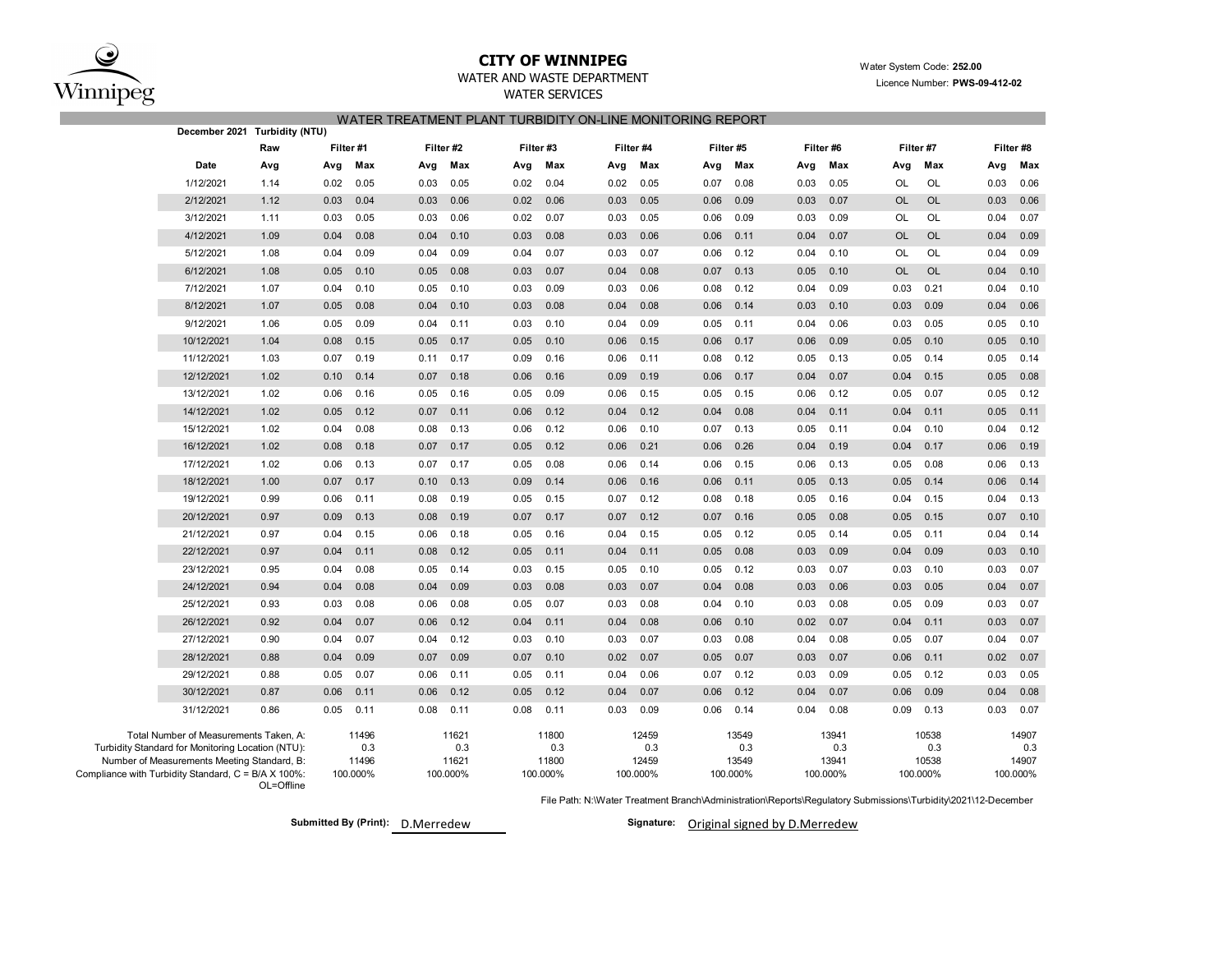

#### CITY OF WINNIPEG WATER AND WASTE DEPARTMENT ENVIRONMENTAL STANDARDS DIVISION

#### **WATER TREATMENT PLANT TURBIDITY GRAB MONITORING REPORT**

| Water System Code: 252.00                                | <b>Turbidity (NTU)</b> |                  |           |                 |           |           |           |           |           |                 |           |                 |           |           |           |                 |           |           |
|----------------------------------------------------------|------------------------|------------------|-----------|-----------------|-----------|-----------|-----------|-----------|-----------|-----------------|-----------|-----------------|-----------|-----------|-----------|-----------------|-----------|-----------|
| Licence No. PWS-09-412-02                                |                        |                  |           |                 |           |           |           |           |           |                 |           |                 |           |           |           |                 |           |           |
|                                                          |                        | <b>Raw Water</b> |           | <b>Filter 1</b> |           | Filter 2  |           | Filter 3  |           | <b>Filter 4</b> |           | <b>Filter 5</b> |           | Filter 6  |           | <b>Filter 7</b> |           | Filter 8  |
| Date                                                     | Grab                   | Analyser         | Grab      | Analyser        | Grab      | Analyser  | Grab      | Analyser  | Grab      | Analyser        | Grab      | Analyser        | Grab      | Analyser  | Grab      | Analyser        | Grab      | Analyser  |
| 01-Dec-2021                                              | 1.03                   | 1.13             | 0.07      | 0.03            | 0.08      | 0.04      | 0.08      | 0.03      | 0.06      | 0.02            | 0.07      | 0.07            | 0.09      | 0.05      | OL        | <b>OL</b>       | 0.06      | 0.03      |
| 02-Dec-2021                                              | 1.02                   | 1.10             | 0.07      | 0.04            | 0.08      | 0.04      | 0.07      | 0.03      | 0.07      | 0.03            | 0.08      | 0.08            | 0.07      | 0.04      | OL        | OL              | 0.07      | 0.03      |
| 03-Dec-2021                                              | 1.01                   | 1.09             | 0.08      | 0.04            | 0.08      | 0.03      | 0.08      | 0.03      | 0.08      | 0.04            | 0.08      | 0.08            | 0.08      | 0.06      | <b>OL</b> | OL              | 0.07      | 0.08      |
| 04-Dec-2021                                              | <b>NS</b>              | <b>NS</b>        | <b>NS</b> | <b>NS</b>       | <b>NS</b> | <b>NS</b> | <b>NS</b> | <b>NS</b> | <b>NS</b> | <b>NS</b>       | <b>NS</b> | <b>NS</b>       | <b>NS</b> | <b>NS</b> | <b>OL</b> | OL              | <b>NS</b> | <b>NS</b> |
| 05-Dec-2021                                              | <b>NS</b>              | <b>NS</b>        | <b>NS</b> | <b>NS</b>       | <b>NS</b> | <b>NS</b> | <b>NS</b> | <b>NS</b> | <b>NS</b> | <b>NS</b>       | <b>NS</b> | <b>NS</b>       | <b>NS</b> | <b>NS</b> | OL        | OL              | <b>NS</b> | <b>NS</b> |
| 06-Dec-2021                                              | 1.05                   | 1.06             | 0.10      | 0.05            | 0.11      | 0.05      | 0.12      | 0.05      | 0.08      | 0.04            | 0.09      | 0.10            | 0.14      | 0.08      | <b>OL</b> | <b>OL</b>       | 0.12      | 0.06      |
| 07-Dec-2021                                              | 0.87                   | 1.04             | 0.10      | 0.06            | 0.13      | 0.07      | 0.16      | 0.08      | 0.09      | 0.04            | 0.09      | 0.10            | 0.15      | 0.08      | 0.15      | 0.07            | 0.09      | 0.04      |
| 08-Dec-2021                                              | 0.97                   | 1.04             | 0.11      | 0.06            | 0.12      | 0.07      | 0.16      | 0.08      | 0.12      | 0.08            | 0.15      | 0.14            | 0.10      | 0.05      | 0.09      | 0.03            | 0.09      | 0.04      |
| 09-Dec-2021                                              | 0.94                   | 1.04             | 0.13      | 0.07            | 0.10      | 0.02      | 0.11      | 0.04      | 0.14      | 0.08            | 0.16      | 0.11            | 0.10      | 0.05      | 0.09      | 0.03            | 0.10      | 0.04      |
| 10-Dec-2021                                              | 0.89                   | 1.02             | 0.22      | 0.14            | 0.13      | 0.07      | 0.14      | 0.06      | 0.25      | 0.15            | 0.10      | 0.06            | 0.13      | 0.07      | 0.11      | 0.04            | 0.15      | 0.08      |
| 11-Dec-2021                                              | <b>NS</b>              | <b>NS</b>        | <b>NS</b> | <b>NS</b>       | <b>NS</b> | <b>NS</b> | <b>NS</b> | <b>NS</b> | <b>NS</b> | <b>NS</b>       | <b>NS</b> | <b>NS</b>       | <b>NS</b> | <b>NS</b> | 0.13      | 0.06            | <b>NS</b> | <b>NS</b> |
| 12-Dec-2021                                              | <b>NS</b>              | <b>NS</b>        | <b>NS</b> | <b>NS</b>       | <b>NS</b> | <b>NS</b> | <b>NS</b> | <b>NS</b> | <b>NS</b> | <b>NS</b>       | <b>NS</b> | <b>NS</b>       | <b>NS</b> | <b>NS</b> | <b>NS</b> | <b>NS</b>       | <b>NS</b> | <b>NS</b> |
| 13-Dec-2021                                              | 0.93                   | 0.99             | 0.17      | 0.10            | 0.15      | 0.09      | 0.15      | 0.08      | 0.18      | 0.11            | 0.11      | 0.08            | 0.13      | 0.07      | 0.12      | 0.04            | 0.14      | 0.07      |
| 14-Dec-2021                                              | 0.92                   | 1.00             | 0.12      | 0.07            | 0.14      | 0.09      | 0.14      | 0.07      | 0.10      | 0.05            | 0.09      | 0.06            | 0.12      | 0.07      | 0.13      | 0.06            | 0.12      | 0.06      |
| 15-Dec-2021                                              | 0.88                   | 1.00             | 0.13      | 0.07            | 0.17      | 0.11      | 0.17      | 0.09      | 0.13      | 0.07            | 0.12      | 0.08            | 0.10      | 0.05      | 0.16      | 0.08            | 0.10      | 0.04      |
| 16-Dec-2021                                              | 0.87                   | 0.98             | 0.16      | 0.09            | 0.15      | 0.10      | 0.14      | 0.07      | 0.16      | 0.10            | 0.10      | 0.08            | 0.11      | 0.06      | 0.11      | 0.04            | 0.12      | 0.05      |
| 17-Dec-2021                                              | 0.87                   | 0.98             | 0.17      | 0.10            | 0.15      | 0.09      | 0.14      | 0.07      | 0.19      | 0.12            | 0.12      | 0.09            | 0.13      | 0.08      | 0.12      | 0.05            | 0.14      | 0.07      |
| 18-Dec-2021                                              | <b>NS</b>              | <b>NS</b>        | <b>NS</b> | <b>NS</b>       | <b>NS</b> | <b>NS</b> | <b>NS</b> | <b>NS</b> | <b>NS</b> | <b>NS</b>       | <b>NS</b> | <b>NS</b>       | <b>NS</b> | <b>NS</b> | <b>NS</b> | <b>NS</b>       | <b>NS</b> | <b>NS</b> |
| 19-Dec-2021                                              | <b>NS</b>              | <b>NS</b>        | 0.13      | 0.07            | 0.15      | 0.11      | 0.17      | 0.09      | 0.11      | 0.06            | 0.10      | 0.07            | 0.20      | 0.14      | 0.20      | 0.11            | 0.11      | 0.05      |
| 20-Dec-2021                                              | 0.84                   | 0.95             | 0.17      | 0.10            | 0.21      | 0.19      | 0.14      | 0.07      | 0.20      | 0.13            | 0.20      | 0.14            | 0.13      | 0.07      | 0.11      | 0.05            | 0.12      | 0.06      |
| 21-Dec-2021                                              | 0.86                   | 0.95             | 0.16      | 0.11            | 0.11      | 0.07      | 0.11      | 0.06      | 0.11      | 0.06            | 0.10      | 0.07            | 0.11      | 0.05      | 0.09      | 0.03            | 0.13      | 0.07      |
| 22-Dec-2021                                              | 0.82                   | 0.96             | 0.10      | 0.06            | 0.11      | 0.08      | 0.12      | 0.06      | 0.08      | 0.04            | 0.08      | 0.06            | 0.14      | 0.07      | 0.12      | 0.06            | 0.17      | 0.09      |
| 23-Dec-2021                                              | 0.84                   | 0.94             | 0.09      | 0.05            | 0.11      | 0.08      | 0.11      | 0.06      | 0.09      | 0.06            | 0.08      | 0.07            | 0.07      | 0.04      | 0.10      | 0.05            | 0.07      | 0.03      |
| 24-Dec-2021                                              | 0.81                   | 0.92             | <b>NS</b> | <b>NS</b>       | <b>NS</b> | <b>NS</b> | <b>NS</b> | <b>NS</b> | <b>NS</b> | <b>NS</b>       | <b>NS</b> | <b>NS</b>       | <b>NS</b> | <b>NS</b> | <b>NS</b> | <b>NS</b>       | <b>NS</b> | <b>NS</b> |
| 25-Dec-2021                                              | <b>NS</b>              | <b>NS</b>        | <b>NS</b> | <b>NS</b>       | <b>NS</b> | <b>NS</b> | <b>NS</b> | <b>NS</b> | <b>NS</b> | <b>NS</b>       | <b>NS</b> | <b>NS</b>       | <b>NS</b> | <b>NS</b> | <b>NS</b> | <b>NS</b>       | <b>NS</b> | <b>NS</b> |
| 26-Dec-2021                                              | <b>NS</b>              | <b>NS</b>        | <b>NS</b> | <b>NS</b>       | <b>NS</b> | <b>NS</b> | <b>NS</b> | <b>NS</b> | <b>NS</b> | <b>NS</b>       | <b>NS</b> | <b>NS</b>       | <b>NS</b> | <b>NS</b> | <b>NS</b> | <b>NS</b>       | <b>NS</b> | <b>NS</b> |
| 27-Dec-2021                                              | <b>NS</b>              | <b>NS</b>        | <b>NS</b> | <b>NS</b>       | <b>NS</b> | <b>NS</b> | <b>NS</b> | <b>NS</b> | <b>NS</b> | <b>NS</b>       | <b>NS</b> | <b>NS</b>       | <b>NS</b> | <b>NS</b> | <b>NS</b> | <b>NS</b>       | <b>NS</b> | <b>NS</b> |
| 28-Dec-2021                                              | <b>NS</b>              | <b>NS</b>        | NS.       | <b>NS</b>       | <b>NS</b> | <b>NS</b> | <b>NS</b> | <b>NS</b> | <b>NS</b> | <b>NS</b>       | <b>NS</b> | <b>NS</b>       | <b>NS</b> | <b>NS</b> | <b>NS</b> | <b>NS</b>       | <b>NS</b> | <b>NS</b> |
| 29-Dec-2021                                              | 0.80                   | 0.87             | 0.09      | 0.06            | 0.12      | 0.10      | 0.12      | 0.09      | 0.09      | 0.04            | 0.08      | 0.10            | 0.08      | 0.05      | 0.12      | 0.11            | 0.07      | 0.04      |
| 30-Dec-2021                                              | 0.78                   | 0.85             | 0.13      | 0.08            | 0.11      | 0.09      | 0.10      | 0.07      | 0.11      | 0.06            | 0.13      | 0.12            | 0.09      | 0.05      | 0.08      | 0.07            | 0.08      | 0.04      |
| 31-Dec-2021                                              | 0.76                   | 0.87             | 0.15      | 0.11            | 0.11      | 0.10      | 0.11      | 0.09      | 0.09      | 0.05            | 0.07      | 0.09            | 0.10      | 0.07      | 0.08      | 0.09            | 0.08      | 0.05      |
| Total number of measurements taken, A:                   |                        |                  | 21        |                 | 21        |           | 21        |           | 21        |                 | 21        |                 | 21        |           | 18        |                 | 21        |           |
| <b>Turbidity Standard for Monitoring Location (NTU):</b> |                        |                  | 0.30      |                 | 0.30      |           | 0.30      |           | 0.30      |                 | 0.30      |                 | 0.30      |           | 0.30      |                 | 0.30      |           |
| Number of measurements meeting standard, B:              |                        |                  | 21        |                 | 21        |           | 21        |           | 21        |                 | 21        |                 | 21        |           | 18        |                 | 21        |           |
| Compliance with Turbidity Standard, C= B/A X 100%:       |                        |                  | 100%      |                 | 100%      |           | 100%      |           | 100%      |                 | 100%      |                 | 100%      |           | 100%      |                 | 100%      |           |

NS: No Sample NA: Not Analyzed OL: Off-Line NR: No Result IM: Instrument Maintenance

#### **Comments: Compiled By:**

Note: Filter 7 was offline from November 23 to December 7 for valve maintenance.

**H.Demchenko**

**Authorized By: C. Diduck**

**7-Jan-22**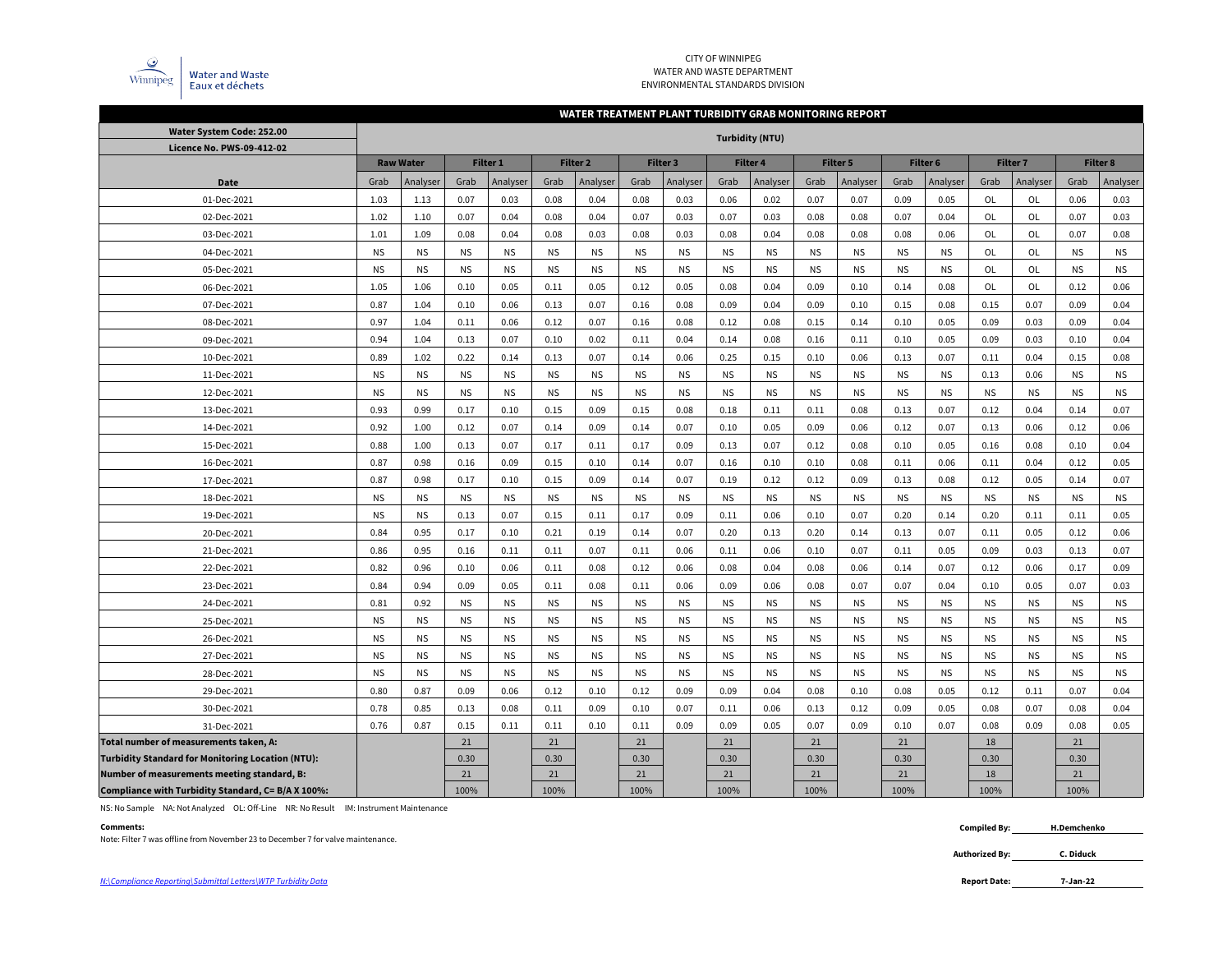

**City Of Winnipeg**

Water and Waste Department Water Services

# WATER TREATMENT PLANT FREE CHLORINE ON-LINE MONITORING REPORT

Deacon Booster Pumping Station

| Water System Code:     |
|------------------------|
| Licence Number:        |
| <b>Report Created:</b> |

Water System Code: **252.00** Licence Number: **PWS-09-412-02**

01 January 2022 **Report Period: December 2021** 

|                                             | <b>BRANCH1</b><br>[mg/L] |         | <b>BRANCH2</b><br>[mg/L] |         |  |  |  |  |
|---------------------------------------------|--------------------------|---------|--------------------------|---------|--|--|--|--|
| Date                                        | Average                  | Minimum | Average                  | Minimum |  |  |  |  |
| 01/12/2021                                  | 1.24                     | 1.13    | 1.25                     | 1.06    |  |  |  |  |
| 02/12/2021                                  | 1.28                     | 1.15    | 1.31                     | 1.21    |  |  |  |  |
| 03/12/2021                                  | 1.27                     | 1.15    | 1.23                     | 1.11    |  |  |  |  |
| 04/12/2021                                  | 1.12                     | 1.00    | 1.12                     | 1.00    |  |  |  |  |
| 05/12/2021                                  | 1.12                     | 0.98    | 1.13                     | 1.02    |  |  |  |  |
| 06/12/2021                                  | 1.16                     | 1.02    | 1.16                     | 1.06    |  |  |  |  |
| 07/12/2021                                  | 1.19                     | 1.09    | 1.19                     | 1.08    |  |  |  |  |
| 08/12/2021                                  | 1.17                     | 1.04    | 1.23                     | 1.09    |  |  |  |  |
| 09/12/2021                                  | 1.17                     | 1.08    | 1.27                     | 1.20    |  |  |  |  |
| 10/12/2021                                  | 1.17                     | 1.10    | 1.27                     | 1.17    |  |  |  |  |
| 11/12/2021                                  | 1.06                     | 0.94    | 1.18                     | 1.09    |  |  |  |  |
| 12/12/2021                                  | 1.04                     | 0.98    | 1.21                     | 1.15    |  |  |  |  |
| 13/12/2021                                  | 1.09                     | 0.98    | 1.19                     | 1.11    |  |  |  |  |
| 14/12/2021                                  | 1.08                     | 1.01    | 1.22                     | 1.13    |  |  |  |  |
| 15/12/2021                                  | 1.05                     | 0.98    | 1.27                     | 1.21    |  |  |  |  |
| 16/12/2021                                  | 1.05                     | 0.69    | 1.31                     | 0.81    |  |  |  |  |
| 17/12/2021                                  | 1.08                     | 0.98    | 1.30                     | 1.17    |  |  |  |  |
| 18/12/2021                                  | 1.04                     | 0.99    | 1.24                     | 1.17    |  |  |  |  |
| 19/12/2021                                  | 1.20                     | 1.00    | 1.25                     | 1.16    |  |  |  |  |
| 20/12/2021                                  | 1.27                     | 1.17    | 1.22                     | 1.12    |  |  |  |  |
| 21/12/2021                                  | 1.24                     | 1.12    | 1.24                     | 1.14    |  |  |  |  |
| 22/12/2021                                  | 1.25                     | 1.08    | 1.28                     | 1.19    |  |  |  |  |
| 23/12/2021                                  | 1.23                     | 1.17    | 1.26                     | 1.13    |  |  |  |  |
| 24/12/2021                                  | 1.13                     | 1.07    | 1.18                     | 1.09    |  |  |  |  |
| 25/12/2021                                  | 1.09                     | 1.01    | 1.15                     | 1.08    |  |  |  |  |
| 26/12/2021                                  | 1.17                     | 0.99    | 1.22                     | 1.05    |  |  |  |  |
| 27/12/2021                                  | 1.18                     | 1.12    | 1.24                     | 1.18    |  |  |  |  |
| 28/12/2021                                  | 1.19                     | 1.09    | 1.28                     | 1.20    |  |  |  |  |
| 29/12/2021                                  | 1.18                     | 1.08    | 1.25                     | 1.16    |  |  |  |  |
| 30/12/2021                                  | 1.22                     | 1.06    | 1.29                     | 1.17    |  |  |  |  |
| 31/12/2021                                  | 1.19                     | 1.10    | 1.29                     | 1.21    |  |  |  |  |
|                                             |                          |         |                          |         |  |  |  |  |
| Total Number of Measurements, A:            |                          | 21604   |                          | 21604   |  |  |  |  |
| Minimum Free Chlorine Standard:             |                          | 0.5     |                          | 0.5     |  |  |  |  |
| Number of Measurements Meeting Standard, B: |                          | 21604   |                          | 21604   |  |  |  |  |
|                                             |                          |         |                          |         |  |  |  |  |

COMPLIANCE, C = B/A X 100%: 100.00 100.00

File Path: N:\Water Treatment Branch\Administration\Reports\Regulatory Submissions\Chlorine\2021\12-December

Submitted By (Print):

D.Merredew **D.Merredew** Signature: Original signed by D.Merredew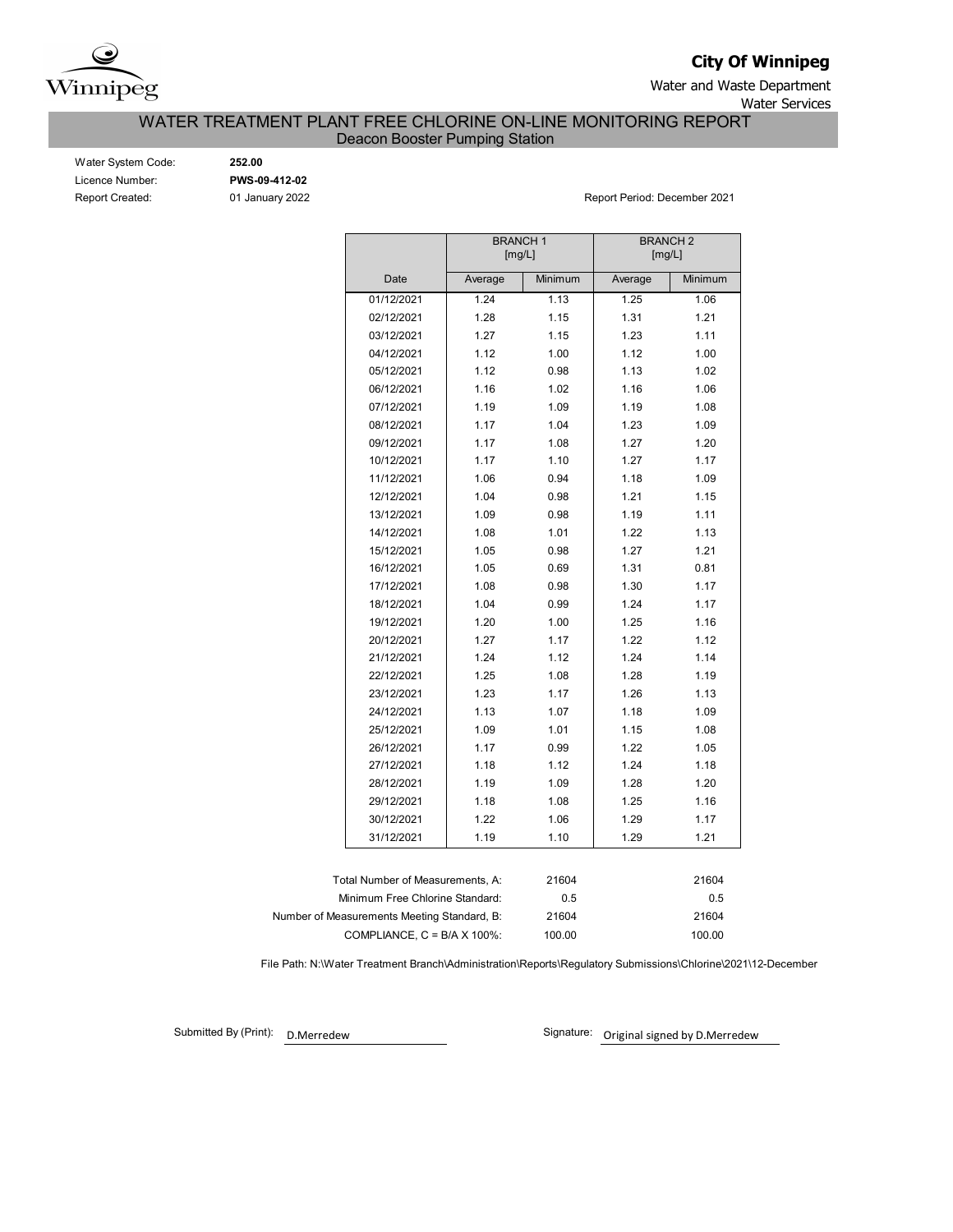| Winnipeg |
|----------|

**Water and Waste** Eaux et déchets

#### CITY OF WINNIPEG WATER AND WASTE DEPARTMENT ENVIRONMENTAL STANDARDS DIVISION

## **WATER TREATMENT PLANT CHLORINE GRAB MONITORING REPORT**

| <b>Water System Code: 252.00</b>                  |           | <b>Deacon Booster Pumping Station Branch 1</b> |                                 | <b>Deacon Booster Pumping Station Branch 2</b> |            |                                 |  |  |  |  |
|---------------------------------------------------|-----------|------------------------------------------------|---------------------------------|------------------------------------------------|------------|---------------------------------|--|--|--|--|
| <b>Licence No. PWS-09-412-02</b>                  |           | <b>Free Chlorine (mg/L)</b>                    | <b>Total Chlorine</b><br>(mg/L) | <b>Free Chlorine (mg/L)</b>                    |            | <b>Total Chlorine</b><br>(mg/L) |  |  |  |  |
| <b>Date</b>                                       | Analyser  | Grab                                           | Grab                            | Analyser                                       | Grab       | Grab                            |  |  |  |  |
| 01-Dec-2021                                       | 1.22      | 1.27                                           | 1.47                            | 1.28                                           | 1.34       | 1.51                            |  |  |  |  |
| 02-Dec-2021                                       | 1.27      | 1.36                                           | 1.55                            | 1.33                                           | 1.40       | 1.56                            |  |  |  |  |
| 03-Dec-2021                                       | 1.28      | 1.29                                           | 1.49                            | 1.24                                           | 1.31       | 1.47                            |  |  |  |  |
| 04-Dec-2021                                       | <b>NS</b> | <b>NS</b>                                      | <b>NS</b>                       | <b>NS</b>                                      | <b>NS</b>  | <b>NS</b>                       |  |  |  |  |
| 05-Dec-2021                                       | <b>NS</b> | <b>NS</b>                                      | <b>NS</b>                       | <b>NS</b>                                      | <b>NS</b>  | <b>NS</b>                       |  |  |  |  |
| 06-Dec-2021                                       | 1.17      | 1.20                                           | 1.40                            | 1.17                                           | 1.23       | 1.42                            |  |  |  |  |
| 07-Dec-2021                                       | 1.18      | 1.22                                           | 1.42                            | 1.18                                           | 1.24       | 1.44                            |  |  |  |  |
| 08-Dec-2021                                       | 1.18      | 1.26                                           | 1.42                            | 1.19                                           | 1.26       | 1.45                            |  |  |  |  |
| 09-Dec-2021                                       | 1.09      | 1.16                                           | 1.38                            | 1.26                                           | 1.28       | 1.46                            |  |  |  |  |
| 10-Dec-2021                                       | 1.19      | 1.20                                           | 1.38                            | 1.26                                           | 1.30       | 1.49                            |  |  |  |  |
| 11-Dec-2021                                       | ΝS        | <b>NS</b>                                      | <b>NS</b>                       | <b>NS</b>                                      | <b>NS</b>  | <b>NS</b>                       |  |  |  |  |
| 12-Dec-2021                                       | <b>NS</b> | <b>NS</b>                                      | <b>NS</b>                       | <b>NS</b>                                      | <b>NS</b>  | <b>NS</b>                       |  |  |  |  |
| 13-Dec-2021                                       | 1.04      | 1.04                                           | 1.26                            | 1.19                                           | 1.21       | 1.43                            |  |  |  |  |
| 14-Dec-2021                                       | 1.09      | 1.09                                           | 1.29                            | 1.18                                           | 1.28       | 1.48                            |  |  |  |  |
| 15-Dec-2021                                       | 1.07      | 1.03                                           | 1.24                            | 1.30                                           | 1.28       | 1.48                            |  |  |  |  |
| 16-Dec-2021                                       | 1.39      | 0.97                                           | 1.17                            | 1.25                                           | 1.21       | 1.41                            |  |  |  |  |
| 17-Dec-2021                                       | 1.11      | 1.10                                           | 1.24                            | 1.34                                           | 1.31       | 1.44                            |  |  |  |  |
| 18-Dec-2021                                       | ΝS        | <b>NS</b>                                      | <b>NS</b>                       | ΝS                                             | <b>NS</b>  | <b>NS</b>                       |  |  |  |  |
| 19-Dec-2021                                       | <b>NS</b> | <b>NS</b>                                      | <b>NS</b>                       | <b>NS</b>                                      | <b>NS</b>  | <b>NS</b>                       |  |  |  |  |
| 20-Dec-2021                                       | 1.28      | 1.26                                           | 1.43                            | 1.27                                           | 1.22       | 1.43                            |  |  |  |  |
| 21-Dec-2021                                       | 1.29      | 1.26                                           | 1.44                            | 1.26                                           | 1.29       | 1.45                            |  |  |  |  |
| 22-Dec-2021                                       | 1.23      | 1.23                                           | 1.41                            | 1.25                                           | 1.28       | 1.44                            |  |  |  |  |
| 23-Dec-2021                                       | 1.25      | 1.23                                           | 1.41                            | 1.28                                           | 1.30       | 1.44                            |  |  |  |  |
| 24-Dec-2021                                       | 1.13      | 1.15                                           | 1.34                            | 1.15                                           | 1.20       | 1.37                            |  |  |  |  |
| 25-Dec-2021                                       | <b>NS</b> | <b>NS</b>                                      | <b>NS</b>                       | <b>NS</b>                                      | <b>NS</b>  | <b>NS</b>                       |  |  |  |  |
| 26-Dec-2021                                       | <b>NS</b> | <b>NS</b>                                      | <b>NS</b>                       | <b>NS</b>                                      | <b>NS</b>  | <b>NS</b>                       |  |  |  |  |
| 27-Dec-2021                                       | <b>NS</b> | <b>NS</b>                                      | <b>NS</b>                       | <b>NS</b>                                      | <b>NS</b>  | <b>NS</b>                       |  |  |  |  |
| 28-Dec-2021                                       | <b>NS</b> | ${\sf NS}$                                     | ${\sf NS}$                      | ${\sf NS}$                                     | ${\sf NS}$ | <b>NS</b>                       |  |  |  |  |
| 29-Dec-2021                                       | 1.21      | 1.20                                           | 1.38                            | 1.25                                           | 1.27       | 1.44                            |  |  |  |  |
| 30-Dec-2021                                       | 1.31      | 1.30                                           | 1.47                            | 1.39                                           | 1.44       | 1.62                            |  |  |  |  |
| 31-Dec-2021                                       | 1.21      | 1.22                                           | 1.41                            | 1.30                                           | 1.32       | 1.50                            |  |  |  |  |
| Total number of measurements taken, A:            |           | 21                                             |                                 |                                                | 21         |                                 |  |  |  |  |
| Chlorine Standard for Monitoring Location (mg/L): |           | 0.50                                           |                                 |                                                | 0.50       |                                 |  |  |  |  |
| Number of measurements meeting standard, B:       |           | 21                                             |                                 |                                                | 21         |                                 |  |  |  |  |
| Compliance with Chlorine Standard, C= B/A X 100%: |           | 100%                                           |                                 |                                                | 100%       |                                 |  |  |  |  |

NS: No Sample NA: Not Analyzed OL: Off-Line NR: No Result IM: Instrument Maintenance

| Comments: | --<br>niled Rv·<br> | . Demchenko |
|-----------|---------------------|-------------|
|           |                     |             |

**Authorized By:**

**C. Diduck**

**7-Jan-22**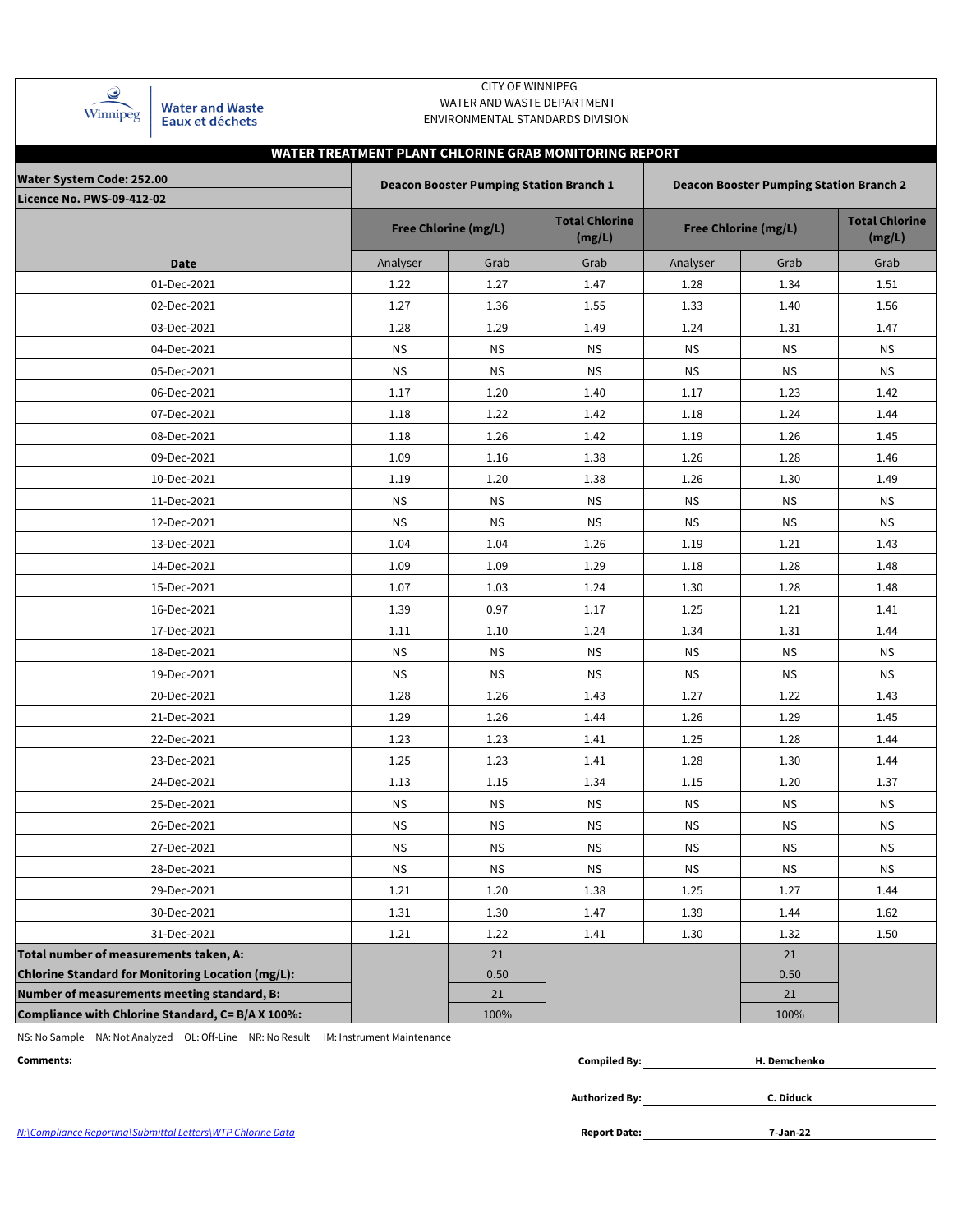

# **CITY OF WINNIPEG**

WATER AND WASTE DEPARTMENT Water System Code: **252.00** WATER SERVICES **EXAMPLE SERVICES Licence Number: PWS-09-412-02** 

WATER TREATMENT PLANT UV REPORT

Report Period: **December 2021** Report Created: **Saturday, January 01, 2022**

|             | <b>UVR-D100A</b> |                   |        |        |           | <b>UVR-D200A</b>  |         |               |                  | <b>UVR-D300A</b>  |        |        |                  | <b>UVR-D400A</b>  |              |         |           | <b>UVR-D500A</b>  |         |                |                  | UVR-D600A         |        |        | Total             |       |         |         | % Volume          |
|-------------|------------------|-------------------|--------|--------|-----------|-------------------|---------|---------------|------------------|-------------------|--------|--------|------------------|-------------------|--------------|---------|-----------|-------------------|---------|----------------|------------------|-------------------|--------|--------|-------------------|-------|---------|---------|-------------------|
| Date        |                  | Water Volume [ML] |        |        |           | Water Volume [ML] |         |               |                  | Water Volume [ML] |        |        |                  | Water Volume [ML] |              |         |           | Water Volume IML1 |         |                |                  | Water Volume [ML] |        |        | Water Volume [ML] |       |         |         | <b>Treated To</b> |
|             | Untreated        | Below             | To     | Total  | Intreated | Below             | To      | Total         | <b>Jntreated</b> | Below             | To     | Total  | <b>Intreated</b> | Below             | To           | Total   | Untreated | Below             | To      | Total          | <b>Jntreated</b> | Below             | To     | Total  | Untreated         | Below | To      | Total   | Dose              |
| 01/12/202   | 0.00             | 0.00              | 0.00   | 0.00   | 0.00      | 0.00              | 59.99   | 59.99         | 0.00             | 0.00              | 0.00   | 0.00   | 0.00             | 0.00              | 61.72        | 61.7    | 0.00      | 0.00              | 69.31   | 69.3           | 0.00             | 0.00              | 0.00   | 0.00   | 0.00              | 0.00  | 191.02  | 191.02  | 100.00            |
| 02/12/202   | 0.00             | 0.00              | 0.00   | 0.00   | 0.00      | 0.00              | 60.01   | 60.0          | 0.00             | 0.00              | 0.00   | 0.00   | 0.00             | 0.00              | 61.17        | 61.1    | 0.00      | 0.05              | 68.76   | $68.8^{\circ}$ | 0.00             | 0.00              | 0.00   | 0.00   | 0.00              | 0.05  | 189.94  | 189.99  | 99.97             |
| 03/12/202   | 0.00             | 0.00              | 0.00   | 0.00   | 0.00      | 0.00              | 60.00   | 60.00         | 0.00             | 0.00              | 0.00   | 0.00   | 0.00             | 0.00              | 60.04        | 60.04   | 0.00      | 0.14              | 66.29   | 66.43          | 0.00             | 0.00              | 0.00   | 0.00   | 0.00              | 0.14  | 186.33  | 186.47  | 99.93             |
| 04/12/202   | 0.00             | 0.00              | 0.00   | 0.00   | 0.00      | 0.00              | 59.99   | 59.99         | 0.00             | 0.00              | 0.00   | 0.00   | 0.00             | 0.09              | 63.68        | 63.7    | 0.00      | 0.10              | 70.96   | 71.06          | 0.00             | 0.00              | 0.00   | 0.00   | 0.00              | 0.19  | 194.64  | 194.83  | 99.90             |
| 05/12/202   | 0.00             | 0.00              | 0.00   | 0.00   | 0.00      | 0.00              | 60.01   | 60.0          | 0.00             | 0.00              | 0.00   | 0.00   | 0.00             | 0.66              | 62.90        | 63.5    | 0.00      | 0.05              | 71.39   | 71.44          | 0.00             | 0.00              | 0.00   | 0.00   | 0.00              | 0.71  | 194.30  | 195.02  | 99.63             |
| 06/12/202   | 0.00             | 0.00              | 0.00   | 0.00   | 0.00      | 0.00              | 60.00   | 60.0          | 0.00             | 0.00              | 0.00   | 0.00   | 0.00             | 1.06              | 62.36        | 63.42   | 0.00      | 0.15              | 71.45   | 71.60          | 0.00             | 0.00              | 0.00   | 0.00   | 0.00              | 1.21  | 193.81  | 195.02  | 99.38             |
| 07/12/202   | 0.00             | 0.00              | 0.00   | 0.00   | 0.00      | 0.00              | 59.97   | 59.97         | 0.00             | 0.00              | 26.15  | 26.1   | 0.00             | 0.53              | 35.56        | 36.09   | 0.00      | 0.15              | 71.36   | $71.5^{\circ}$ | 0.00             | 0.00              | 0.00   | 0.00   | 0.00              | 0.68  | 193.04  | 193.72  | 99.65             |
| 08/12/202   | 0.00             | 0.00              | 0.26   | 0.26   | 0.00      | 0.00              | 63.35   | 63.3          | 0.00             | 0.09              | 61.52  | 61.6   | 0.00             | 0.00              | 0.07         | 0.0     | 0.00      | 0.00              | 28.14   | 28.14          | 0.31             | 0.31              | 39.57  | 40.18  | 0.31              | 0.39  | 192.90  | 193.60  | 99.64             |
| 09/12/202   | 0.00             | 0.00              | 0.00   | 0.00   | 0.00      | 0.00              | 68.01   | 68.0          | 0.00             | 0.09              | 67.42  | 67.52  | 0.00             | 0.00              | 0.00         | 0.00    | 0.00      | 0.00              | 0.00    | 0.00           | 0.00             | 0.00              | 67.46  | 67.46  | 0.00              | 0.09  | 202.89  | 202.99  | 99.95             |
| 10/12/202   | 0.00             | 0.00              | 0.00   | 0.00   | 0.00      | 0.00              | 64.53   | 64.53         | 0.00             | 0.18              | 62.21  | 62.39  | 0.00             | 0.00              | 0.00         | 0.00    | 0.00      | 0.00              | 0.00    | 0.00           | 0.00             | 0.00              | 65.35  | 65.35  | 0.00              | 0.18  | 192.09  | 192.27  | 99.91             |
| 11/12/202   | 0.00             | 0.00              | 0.00   | 0.00   | 0.00      | 0.00              | 62.90   | 62.90         | 0.00             | 0.08              | 54.54  | 54.62  | 0.00             | 0.00              | 0.00         | 0.00    | 0.00      | 0.00              | 0.00    | 0.00           | 0.00             | 0.73              | 64.03  | 64.76  | 0.00              | 0.81  | 181.47  | 182.28  | 99.56             |
| 12/12/202   | 0.00             | 0.00              | 0.00   | 0.00   | 0.00      | 0.00              | 63.05   | 63.05         | 0.00             | 0.27              | 53.54  | 53.8   | 0.00             | 0.00              | 0.00         | 0.00    | 0.00      | 0.00              | 0.00    | 0.00           | 0.00             | 0.45              | 64.67  | 65.12  | 0.00              | 0.72  | 181.26  | 181.98  | 99.60             |
| 13/12/202   | 0.00             | 0.00              | 0.00   | 0.00   | 0.00      | 0.00              | 62.71   | 62.7          | 0.00             | 0.34              | 54.24  | 54.59  | 0.00             | 0.00              | 0.00         | 0.00    | 0.00      | 0.00              | 0.00    | 0.00           | 0.00             | 0.54              | 64.15  | 64.69  | 0.00              | 0.88  | 181.10  | 181.98  | 99.52             |
| 14/12/202   | 0.00             | 0.00              | 0.00   | 0.00   | 0.00      | 0.00              | 63.29   | 63.2          | 0.00             | 0.53              | 56.56  | 57.09  | 0.00             | 0.00              | 0.00         | 0.00    | 0.00      | 0.00              | 0.00    | 0.00           | 0.00             | 0.45              | 64.57  | 65.03  | 0.00              | 0.98  | 184.42  | 185.40  | 99.47             |
| 15/12/202   | 0.00             | 0.00              | 0.00   | 0.00   | 0.00      | 0.04              | 63.90   | 63.94         | 0.00             | 0.60              | 56.72  | 57.32  | 0.00             | 0.00              | 0.00         | 0.00    | 0.00      | 0.00              | 0.00    | 0.00           | 0.00             | 0.83              | 64.98  | 65.8   | 0.00              | 1.47  | 185.60  | 187.07  | 99.21             |
| 16/12/202   | 0.00             | 0.00              | 0.00   | 0.00   | 0.07      | 0.57              | 59.81   | 60.45         | 0.00             | 0.20              | 21.25  | 21.4   | 0.00             | 0.00              | 42.36        | 42.36   | 0.00      | 0.00              | 0.00    | 0.00           | 0.00             | 0.64              | 61.15  | 61.79  | 0.07              | 1.41  | 184.58  | 186.06  | 99.21             |
| 17/12/202   | 0.00             | 0.00              | 0.00   | 0.00   | 0.00      | 0.61              | 58.27   | 58.88         | 0.00             | 0.00              | 0.00   | 0.00   | 0.00             | 0.00              | 80.03        | 80.03   | 0.00      | 0.00              | 0.00    | 0.00           | 0.00             | 0.55              | 64.49  | 65.03  | 0.00              | 1.16  | 202.79  | 203.95  | 99.43             |
| 18/12/202   | 0.00             | 0.00              | 0.00   | 0.00   | 0.00      | 0.93              | 52.04   | 52.97         | 0.00             | 0.00              | 0.00   | 0.00   | 0.00             | 0.00              | 81.32        | 81.32   | 0.00      | 0.00              | 0.00    | 0.00           | 0.00             | 0.69              | 69.19  | 69.88  | 0.00              | 1.62  | 202.54  | 204.16  | 99.21             |
| 19/12/202   | 0.00             | 0.14              | 41.68  | 41.82  | 0.00      | 0.67              | 17.36   | 18.03         | 0.00             | 0.00              | 0.00   | 0.00   | 0.00             | 0.00              | 73.56        | 73.56   | 0.00      | 0.00              | 0.00    | 0.00           | 0.00             | 0.95              | 69.93  | 70.88  | 0.00              | 1.76  | 202.53  | 204.29  | 99.14             |
| 20/12/202   | 0.00             | 0.13              | 61.91  | 62.04  | 0.00      | 0.00              | 0.00    | 0.00          | 0.00             | 0.00              | 0.00   | 0.00   | 0.00             | 0.00              | 60.17        | 60.1    | 0.00      | 0.00              | 28.44   | 28.45          | 0.00             | 0.42              | 36.85  | 37.27  | 0.00              | 0.55  | 187.38  | 187.93  | 99.71             |
| 21/12/202   | 0.00             | 0.36              | 64.15  | 64.52  | 0.00      | 0.00              | 0.27    | $0.2^{\circ}$ | 0.00             | 0.00              | 0.00   | 0.00   | 0.00             | 0.00              | 63.94        | 63.9    | 0.00      | 0.00              | 66.04   | 66.04          | 0.00             | 0.00              | 0.00   | 0.0    | 0.00              | 0.36  | 194.40  | 194.77  | 99.81             |
| 22/12/202   | 0.00             | 0.23              | 64.25  | 64.4   | 0.00      | 0.00              | 0.00    | 0.00          | 0.00             | 0.00              | 0.00   | 0.00   | 0.00             | 0.00              | 62.05        | 62.05   | 0.00      | 0.00              | 65.81   | 65.8'          | 0.00             | 0.00              | 0.00   | 0.00   | 0.00              | 0.23  | 192.11  | 192.33  | 99.88             |
| 23/12/202   | 0.00             | 0.40              | 63.15  | 63.55  | 0.00      | 0.00              | 0.00    | 0.00          | 0.00             | 0.00              | 0.00   | 0.00   | 0.00             | 0.00              | 60.76        | 60.76   | 0.00      | 0.00              | 66.21   | $66.2^{\circ}$ | 0.00             | 0.00              | 0.00   | 0.00   | 0.00              | 0.40  | 190.12  | 190.52  | 99.79             |
| 24/12/202   | 0.00             | 0.52              | 61.61  | 62.13  | 0.00      | 0.00              | 0.00    | 0.00          | 0.00             | 0.00              | 0.00   | 0.00   | 0.00             | 0.00              | 58.77        | 58.77   | 0.00      | 0.00              | 65.68   | 65.68          | 0.00             | 0.00              | 0.00   | 0.00   | 0.00              | 0.52  | 186.06  | 186.58  | 99.72             |
| 25/12/202   | 0.00             | 0.44              | 57.24  | 57.68  | 0.00      | 0.00              | 0.00    | 0.00          | 0.00             | 0.00              | 0.00   | 0.00   | 0.00             | 0.00              | 53.16        | 53.16   | 0.00      | 0.00              | 63.07   | 63.07          | 0.00             | 0.00              | 0.00   | 0.00   | 0.00              | 0.44  | 173.47  | 173.9   | 99.75             |
| 26/12/202   | 0.00             | 0.39              | 55.83  | 56.22  | 0.00      | 0.00              | 0.00    | 0.00          | 0.00             | 0.00              | 0.00   | 0.00   | 0.00             | 0.00              | 51.54        | 51.54   | 0.00      | 0.00              | 62.22   | 62.22          | 0.00             | 0.00              | 0.00   | 0.00   | 0.00              | 0.39  | 169.59  | 169.98  | 99.77             |
| 27/12/202   | 0.00             | 0.39              | 55.80  | 56.19  | 0.00      | 0.00              | 0.00    | 0.01          | 0.00             | 0.00              | 0.00   | 0.00   | 0.00             | 0.00              | 51.54        | 51.5    | 0.00      | 0.00              | 62.29   | 62.2           | 0.00             | 0.00              | 0.00   | 0.00   | 0.00              | 0.39  | 169.63  | 170.02  | 99.77             |
| 28/12/202   | 0.00             | 0.90              | 55.26  | 56.16  | 0.00      | 0.00              | 0.00    | 0.01          | 0.00             | 0.00              | 0.00   | 0.00   | 0.00             | 0.00              | 51.50        | 51.50   | 0.00      | 0.00              | 62.34   | 62.34          | 0.00             | 0.00              | 0.00   | 0.00   | 0.00              | 0.90  | 169.10  | 170.00  | 99.47             |
| 29/12/202   | 0.00             | 0.86              | 55.29  | 56.16  | 0.00      | 0.00              | 0.00    | 0.00          | 0.00             | 0.00              | 0.00   | 0.00   | 0.00             | 0.00              | 51.51        | 51.5    | 0.00      | 0.00              | 62.33   | 62.33          | 0.00             | 0.00              | 0.00   | 0.00   | 0.00              | 0.86  | 169.13  | 170.00  | 99.49             |
| 30/12/202   | 0.00             | 0.83              | 55.89  | 56.72  | 0.00      | 0.00              | 0.00    | 0.00          | 0.00             | 0.00              | 0.00   | 0.00   | 0.00             | 0.00              | 52.19        | 52.19   | 0.00      | 0.00              | 62.66   | 62.66          | 0.00             | 0.00              | 0.00   | 0.00   | 0.00              | 0.83  | 170.74  | 171.57  | 99.52             |
| 31/12/202   | 0.00             | 1.23              | 58.01  | 59.24  | 0.00      | 0.00              | 0.00    | 0.00          | 0.00             | 0.00              | 0.00   | 0.00   | 0.00             | 0.00              | 55.72        | 55.72   | 0.00      | 0.00              | 63.72   | 63.72          | 0.00             | 0.00              | 0.00   | 0.00   | 0.00              | 1.23  | 177.45  | 178.68  | 99.31             |
| Total [ML]: | 0.00             | 6.83              | 750.34 | 757.17 | 0.07      | 2.83              | 1119.47 | 1122.37       | 0.00             | 2.37              | 514.16 | 516.53 | 0.00             |                   | 2.34 1357.62 | 1359.96 | 0.00      | 0.64              | 1248.46 | 1249.10        | 0.31             | 6.55              | 796.39 | 803.24 | 0.37              | 21.56 | 5786.44 | 5808.37 |                   |

**Water Volume [%]:**

#### Untreated: 0.01 %

Below Dose 0.37 %<br>To Dose 99.62 % 99.62 %

**Notes:** 1. UV Comparative Dose: 18.1 mj/cm²

**Submitted By (Print): \_\_D.Merredew\_\_\_\_\_\_\_\_\_\_\_\_\_\_\_\_\_\_\_\_\_\_\_ Signature: \_\_Original signed by D.Merredew\_\_\_\_\_\_\_\_\_\_\_\_\_\_\_\_\_\_\_** Page1 of 2